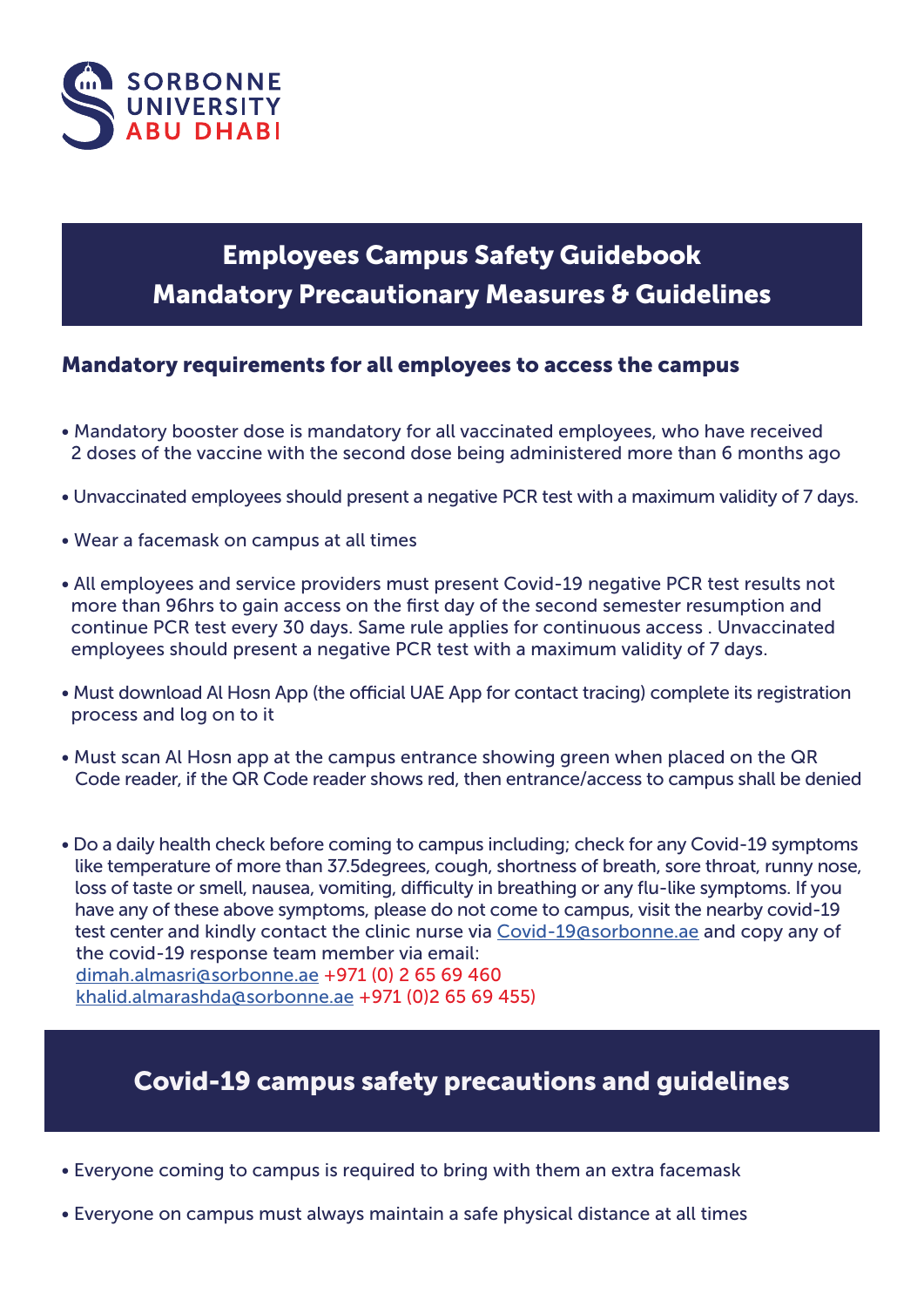- Thermal cameras are installed at all campus building entrances; checking body temperature, if your temperature goes beyond 37.5 degrees access shall be denied.
- All Employees should enter the campus by the main building entrance which has a clear signage for entry & exit.
- Employees are allowed to use the prayer rooms with their own prayer rug, use of facemask and a safe physical distance.
- Everyone is required to frequently wash their hands for at least 20 seconds
- Employees are required to report any suspected case of Covid-19 on campus to the clinic nurse via Covid-19@sorbonne.ae

### Covid-19 Positive & Close Contact Case

All Covid-19 cases (positive & close contact cases) should be directed to the clinic nurse via Covid-19@sorbonne.ae

#### • Positive cases (vaccinated & not vaccinated)

10 days self-isolation is mandatory for infected or positive cases as per guidelines of the Ministry of Health (Estijaba/DOH)

#### • Close contact with a positive case

Test on day 1 and day 7 (day 1 being the day of exposure) without quarantine as per the Ministry of Health, test results is required to be shared with the clinic nurse daily via Covid-19@sorbonne.ae

#### • Isolation rooms on campus

Isolation rooms are available and equipped in compliance with relevant government guidelines. We have isolation rooms in the clinic, residences, and the sports building.

NB: Above information may be changed or updated on regular basis as per latest updates and guidance from DOH, NCEMA and other regulatory authorities.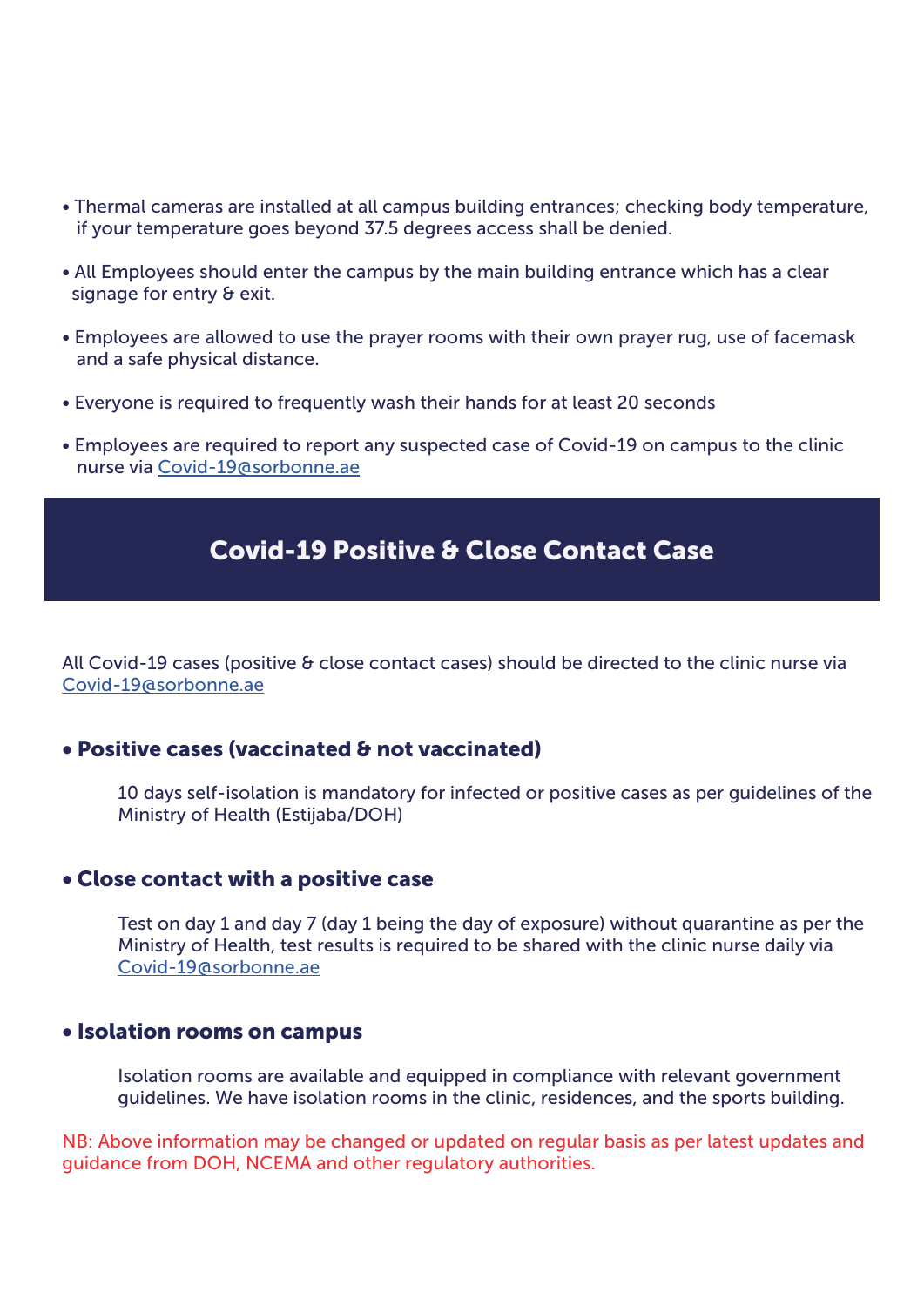Response management team handles all Covid-19 incident cases on campus and off cam- pus, positive case and close contact cases. All Covid-19 incidents should be notified to the designated contacts of the Covid-19 response management team. After working hours for any emergency

| Covid-19 response management team member  |                               |                                                           |
|-------------------------------------------|-------------------------------|-----------------------------------------------------------|
| Category                                  | Email and teams call          | Telephone contact during work<br>hrs. $(8:00am - 4:00pm)$ |
| Exposure on & off campus<br>for employees | dimah.almasri@sorbonne.ae     | $T: +971(0)26569460$                                      |
|                                           | enas.awad@sorbonne.ae         | $T: +971(0)$ 2 65 69 452                                  |
| Exposure on & off campus<br>for faculty   | dimah.almasri@sorbonne.ae     | $T: +971(0)26569460$                                      |
|                                           | khalid.almarashda@sorbonne.ae | $T: +971(0)26569455$                                      |
|                                           | rana.shabaneh@sorbonne.ae     | $T: +971(0)26569210$                                      |
| Service provider                          | dada.oyedji@sorbonne.ae       | T: +971 (0)2 65 69 734                                    |

### Covid-19 social responsibilities

cases, residence students should call the clinic 24/7 number on 0503764339. As a community, all SUAD students and employees need to play their part in supporting the university and local authorities by adhering to the health and safety regulations and measures including:

- Wearing a facemask in offices, classrooms, cafeteria, and library, study spaces and common areas at all times
- Complying with physical distancing rules; keeping a safe physical distance wherever possible on campus
- Washing hands frequently for at least 20 seconds and if possible, carrying a portable hand sanitizer at all times
- Conduct a daily health check before coming to campus, check for any Covid-19 symptoms like